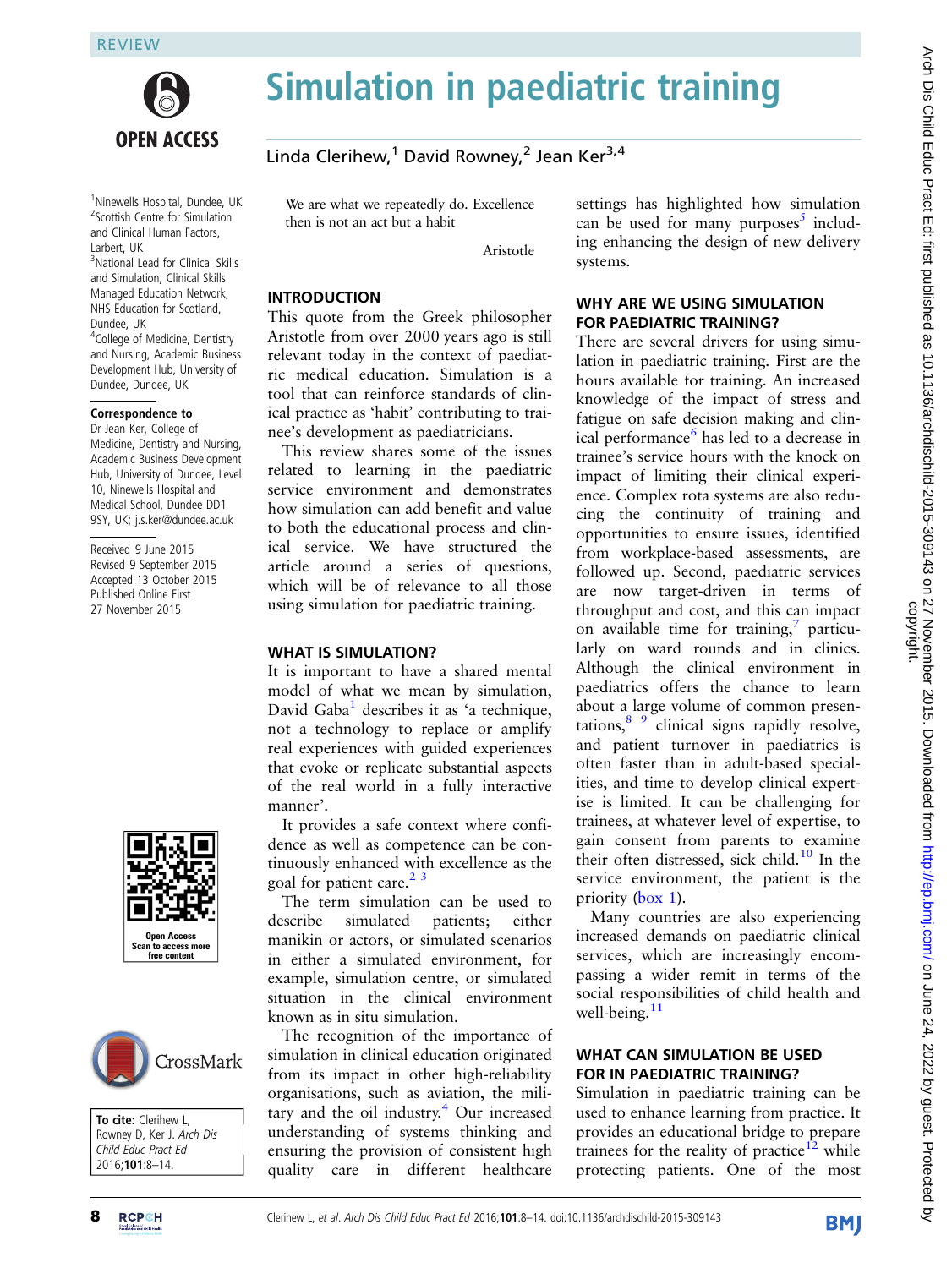# <span id="page-1-0"></span>Box 1 Challenges for safe effective learning

- ▸ Lack of staff to cross cover training opportunities
- Reduced training hours
- ▸ Patients intimidated by large groups
- Young patients difficult to examine
- ▸ Rapid resolution of clinical signs
- $\blacktriangleright$  Few very sick patients
- Trainee concerns re-making mistakes in front of patients

understated uses of simulation is the opportunity to develop generic skill competences such as self-awareness and critical thinking.<sup>[13](#page-5-0)</sup>

In paediatrics, simulation has been used to develop technical skills such as procedural skills<sup>[14](#page-5-0)–17</sup> and nontechnical skills such as team-working, communication, leadership, decision-making and situational aware-ness.<sup>18–[20](#page-5-0)</sup> Human factors training is exemplified by the Imperial Paediatric Emergency Training Toolkit which provides a psychometric tool for training in emergencies.[21](#page-6-0) There is also SPRinT (Simulated Paediatric Resuscitation Team Training) for health professionals run at the Royal Brompton and Royal Marsden.<sup>[22](#page-6-0)</sup>

Common technical and non-technical skills that can be developed using simulation are highlighted in table 1.

Common scenarios that can be developed using simulation are in box [2](#page-5-0) adapted from Ahmed et al.<sup>2</sup>

# WHAT IS THE EVIDENCE THAT SIMULATION WORKS?

Most of the reported evidence to date has been related to emergency situations.<sup>[23](#page-6-0)</sup> An enormous benefit of simulation is that skills can be built, elaborated on reinforced and refined in line with the latest evidence and can be learnt at relevant times using a systematic and structured approach in a curriculum.<sup>[5](#page-5-0)</sup> It also provides an opportunity for trainees to learn from other reported common adverse events such as medication errors, communication failures and failure to recognise and escalate care of deteriorating patients.

There has also been encouraging evidence of patient benefits in terms of reduced admissions and length of

Table 1 Technical and non-technical skills

| <b>Technical skills</b> | <b>Non-technical skills</b> |
|-------------------------|-----------------------------|
| History taking          | Communication and teamwork  |
| Physical examination    | Leadership                  |
| Communication skills    | Professionalism             |
| Procedural skills       | Situational awareness       |
| Manual handling         | Prioritisation skills       |
| Documentation skills    | Decision-making             |

# Box 2 Scenarios for simulation

- ▸ Undertaking an invasive procedure such as a cannulation or lumbar puncture on an unwell toddler
- ▸ Leading a resuscitation or practising a diseasespecific pathway, for example, sepsis
- ▸ Leading a clinical assessment of potential child sexual abuse
- ▸ Writing paediatric medicines and fluid prescriptions Performing the appropriate referrals and investiga-
- tions after a SUDI
- ▶ Communication with child and family in relation to breaking bad news or discussing a CYPADM decision.
- ▶ Leading a debriefing with an interprofessional team following a failed resuscitation
- $\blacktriangleright$  Managing a colleague with performance issues
- Explaining a medication error to child and family

CYPADM, Children and Young Persons Acute Deterioration Management Plan; SUDI, sudden unexpected death in infancy.

stay through the use of simulation. $24$  This reflects other specialities experience in obstetrics Draycott et al have reported improved APGAR scores and better patient outcomes in perinatal shoulder dystocia.[25](#page-6-0) Decreased central venous catheter associated line infection and insertion complications<sup>[26](#page-6-0)</sup> and better patient outcomes following angioplasty have resulted from simulation-based training.<sup>2</sup>

There is a growing body of evidence in paediatrics in relation to the use of in situ simulation training. These include improved cardiopulmonary arrest survival rates after the introduction of simulated mock  $\csc^{28}$  $\csc^{28}$  $\csc^{28}$  earlier recognition of sick patients with more rapid escalation to the paediatric intensive care unit and decreased mortality<sup>[24](#page-6-0)</sup> after the introduction of in situ team training for paediatric emergencies, and decreased serious safety events in an emergency department.<sup>[29](#page-6-0)</sup>

The international trend towards providing a seamless integrated competency-based paediatric programme from undergraduate through postgraduate to continuing professional development in clinical train- $ing<sup>9</sup>$  $ing<sup>9</sup>$  $ing<sup>9</sup>$ <sup>30</sup> provides a framework for simulation to be used to its maximum potential.

# WHAT ARE THE BENEFITS OF SIMULATION IN PAEDIATRIC TRAINING?

The following summarises the current benefits of simulation for teaching and learning in the paediatric environment reported from the international literature. Between 10% and 30% of paediatric inpatients are harmed by the care they receive. $31$  In 'Why Children Die', the confidential enquiry report into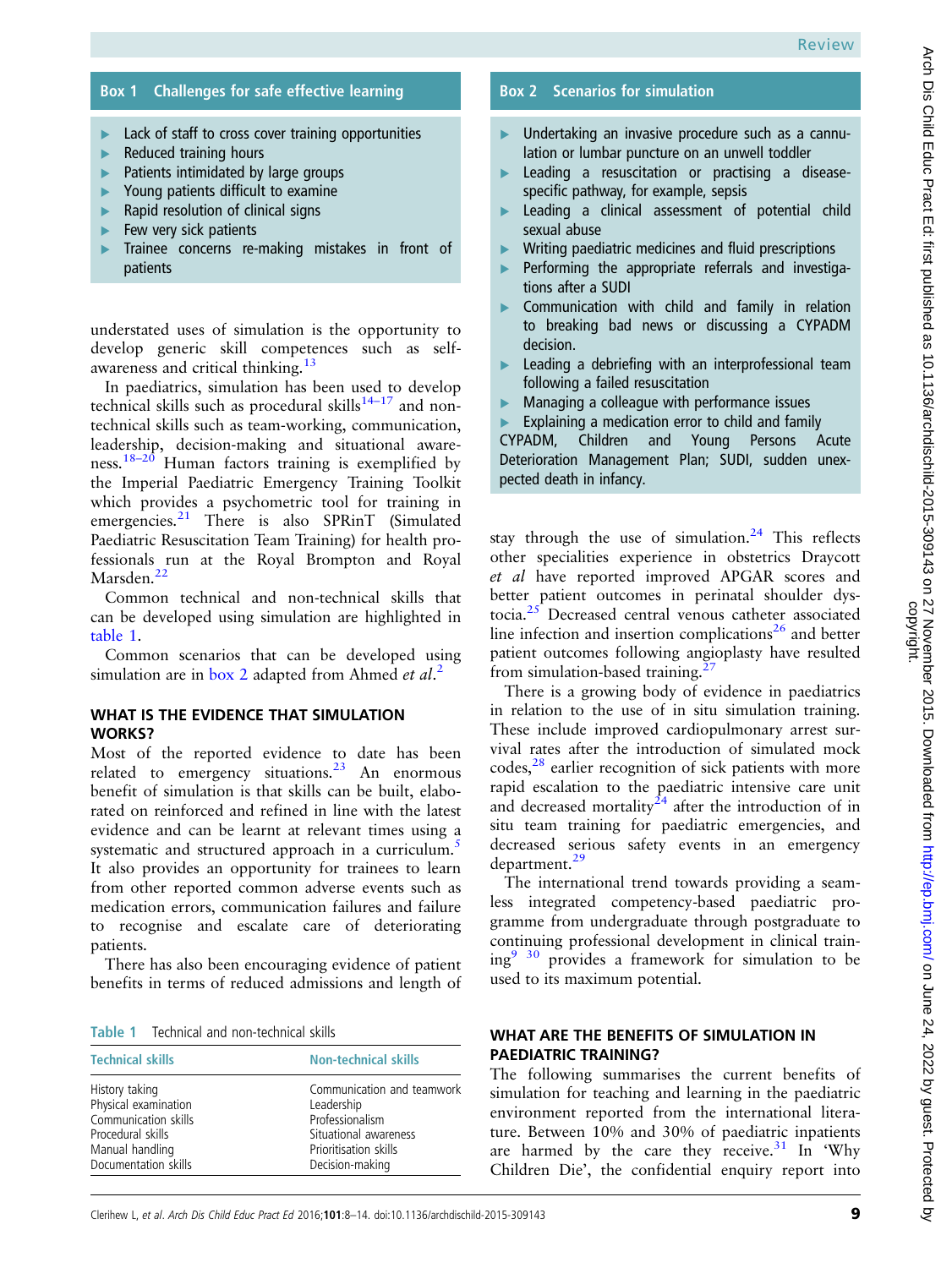Maternal and Child Health in the UK, 26% of child deaths were identified as avoidable. $32$  These provide powerful learning lessons for trainees, particularly in relation to the variation in the system and the latent safety threats.<sup>[4](#page-5-0)</sup> Latent safety threats are potential hazards, which lie unrecognised and dormant, often for a significant period of time, before contributing to a significant safety event. One of the benefits of simulation is providing trainees with a framework to analyse such incidents, identify active and latent failures to redesign the system and test out options in a simulated environment to avoid any further unintended harm.

For junior trainees, simulation can be used to gain confidence in taking histories or examining young patients and for more experienced trainees, can provide a breadth of exposure to rarer presentations, for example, paediatric resuscitations, breaking bad news and safeguarding. Simulation enables a critical event to be deconstructed into learnable chunks so that generic competences such as leadership, prioritisation and communication can be explored and refined. These opportunities can be used as part of an integrated educational package using 'digital toolbox' with instant messaging and 24 h access to education and learning in terms of, for example, webexes, podcasts and vod-casts. Simulation is increasingly used as part of a blended learning approach to enhance skills retention and prevent skill decay.<sup>[33](#page-6-0)</sup>

# WHAT ARE THE CHALLENGES OF USING SIMULATION IN PAEDIATRIC TRAINING?

Despite a growing enthusiasm for simulation, there continues to be barriers to its widespread adoption. The most commonly cited reasons are resource constraints due to time, finance or an inability to access simulation centres or equipment.

Setting up a simulation centre and faculty is indeed resource intensive. It includes purchase costs of equipment, physical space, faculty time and staff time to attend simulation events. Data on the costs of simulation are infrequently reported. A systematic review of studies reporting cost of simulation-based learning found only 6% reported on cost and a meagre 1.6% compared the cost with other educational interventions.[34](#page-6-0) This paucity of data makes it difficult to convince managers in control of healthcare budgets to invest in this initial outlay. They could perhaps be persuaded more readily if we look at return on investment.

Cohen et  $al^{35}$  $al^{35}$  $al^{35}$  demonstrated an annual cost of simulation of \$112 000 and savings of over \$700 000 as a result of reduced central line blood stream infections after a simulation-based education programme. This represents a 7:1 return on investment.

With regard to paediatric outcomes, potential savings include preventing a death, significant safety event, admission to intensive care or reduced length

of hospital stay. This includes offsetting legal costs or ongoing medical costs for care of a child who may have been significantly harmed. Years of functional gain to the workforce for those who survive unharmed should be considered. Less catastrophic but perhaps more frequent savings would be efficiency savings from refining processes and removing duplication or unnecessary work and better medication practices. However, if the driver for simulationbased training programmes is patient safety then perhaps the financial benefit is not the ultimate goal but the ethical gain of preventing a significant event, perhaps death, doing the right thing and 'first doing no harm'.

# WHAT EDUCATIONAL UNDERPINNING DO YOU NEED TO BE AWARE OF WHEN DESIGNING A SIMULATION-BASED SESSION?

Any simulation-based learning activity should be constructed around four linked components:

- $\blacktriangleright$  a briefing
- an immersion in the simulation-based experience
- $\blacktriangleright$  a debrief
- ▸ an action plan to change or transform performance.

Each simulation-based learning session is best planned using a standard template (box 3) so that you can constructively build up a series of simulationbased learning activities in which there is constructive alignment between the intended learning outcomes (ILOs), the immersion, the debrief and the feedback.

The ILOs underpin which educational theory is used, whether behaviourism (cardiopulmonary resuscitation training) or constructionism (building meaning from a consultation) for example.

Simulation is often described in terms of its fidelity, usually as either high, mid or low fidelity without real understanding of what this means. This is because the term is often used interchangeably with reality. Fidelity describes how closely a simulated learning activity is to real practice. However, greater

# Box 3 Simulation building template

- Identify the learning need to be addressed
- Describe the logistics for the activity---participants needed, equipment required
- ▸ Define the learning outcomes and underpinning educational theory for your proposed teaching session
- ▶ Setting and background information
- Brief for narrator, participants and simulated patient
- Immersion in the simulation event—consider engagement, level of control, safety
- ▸ Expected activity/response/intervention to observe that is, what do we expect to happen?
- ▶ Conclusion of session using simulation
- ▸ Approach to debrief and feedback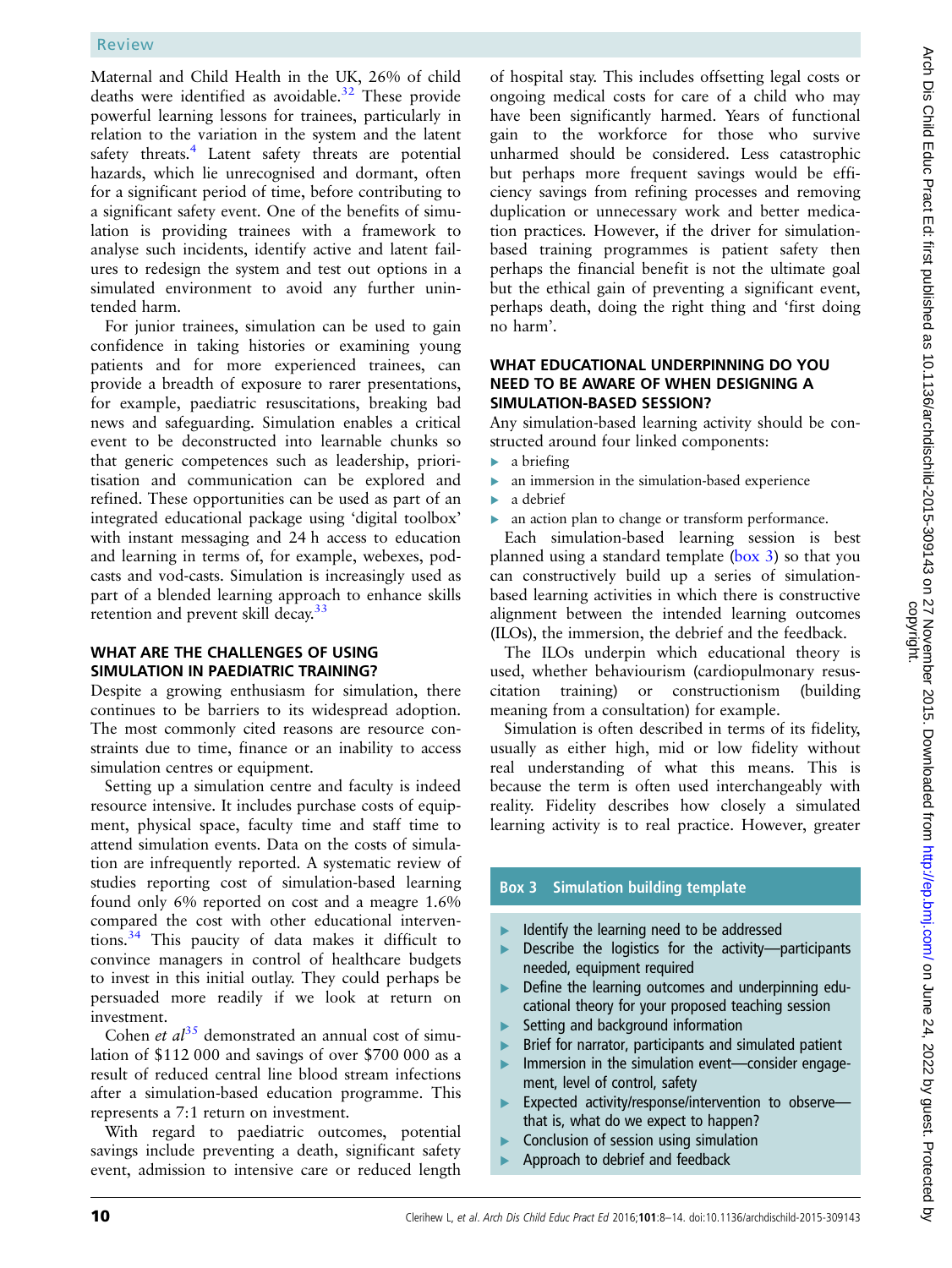fidelity does not necessarily lead to better learning. It is the reality of the simulation activity which influences learning. Dieckmann et  $al^{36}$  $al^{36}$  $al^{36}$  describe reality in simulation in terms of physical (smell, look and feel of the simulated environment) semantical (how the story of the simulation activity is constructed—what is accepted as believable) and phenomenological (how participants feel and think in the simulation activity).

#### The briefing

The ILOs are key drivers in developing any simulation-based learning activity. Advantages of ILOs are shown in box 4. Unplanned simulationbased learning activity ('let's get the manikin out and do some practice') is likely to result in unintended learning and be educationally unsafe for your learners.

#### The immersion

A number of other theoretical concepts need to be considered in the use of simulation to enhance learn-ing for professional practice. Kneebone<sup>[37](#page-6-0)</sup> describes a theory of simulation as a conceptual space to build a safe learning environment. Deliberate practice theories link rehearsal to improvement and expertise.  $38\frac{39}{10}$  This is well exemplified by the use of rapid cycle deliberate practice training in paediatric resuscitation $40^{\circ}$  $40^{\circ}$  and acute paediatric scenarios in relation to repetition, practice<sup>[3](#page-5-0)</sup> and performance.<sup>[41](#page-6-0)</sup> It is important to establish ground rules with the learner at the start of the immersion to ensure their safety.

# The debrief

Most commonly, a faculty member provides time and space for the debrief. Debriefing and feedback is a two-way process, and the role of the debriefer is to enhance performance through discussion. There are many models for debriefing and feedback (box 5).<sup>[42](#page-6-0)</sup>

# The action plan

Part of the feedback process is developing an action plan to transfer learning from the simulated environment to the workplace. $42$ 

# Box 4 Advantages of intended learning outcomes

- Ensure curriculum coverage
- ▸ Inform learners of what they should achieve
- Inform teachers of what they should help learners to achieve
- Reflect the nature and characteristics of the profession into which the learner is being inducted
- Direct the delivery of feedback
- Align teaching with assessment and clarify what will be assessed

# Box 5 Best evidence of what promotes learning using simulation

- ▸ Providing constructive feedback
- ▶ Allowing repetitive practice
- Integrating simulation into a curricular programme
- ▸ Providing a range of difficulties
- ▸ Adapting to multiple learning strategies
- ▸ Providing a range of clinical scenarios
- ▸ Ensuring safe, educationally supportive learning environment
- ▸ Facilitating active learning based in individual needs Issenberg et al,<sup>[43](#page-6-0)</sup> BEME report.

# WHAT TYPE OF SIMULATION IS BEST?

This is dependent on your ILOs. Are they technical skills (venipuncture, lumbar puncture or examination of specific systems) or non-technical skills (communication, leadership, situation awareness or are you testing a process or system)? The relative merits and shortcomings of simulators, simulated patients and simulated environments are described in [tables 2](#page-4-0) and [3](#page-4-0).

Evidencing up to date certification in both advanced paediatric and neonatal life support courses is now a mandatory competency to progress in paediatric training in the UK and many other countries. These courses largely result in removing clinicians from their work environment to undertake a course in a simulated environment.

It appears that knowledge improves in those attending,[44](#page-6-0) but it is unclear if this translates into improved outcomes for patients. $45 \frac{45}{46}$  A recent study reports improved clinical performance tool scores with a reconstructed paediatric advanced life support (PALS) programme—where the standard teaching is divided into six simulations delivered on separate dates over a period of weeks compared with standard PALS.<sup>[38](#page-6-0)</sup> It is unclear what, if any, additional benefit is construed to patients by running simulations in the clinical environment versus the skills centre environment, but it would appear logical this is the natural progression. The key difference being that teams face a clinical scenario appropriate to their practice in their environment with their knowledge, skills, equipment and environment as it would be should that situation happen that day. Groups in Cincinnati and Sydney have highlighted the additional benefit of identifying latent failures during the simulations which, when corrected, should mitigate the failure for the next event.<sup>[29 47](#page-6-0)</sup> These centres build into the design of their simulations events from previous safety threats or identified latent failures. Despite this theoretical advantage, one of the centres has not demonstrated a superiority of in situ simulation over skills centre simulation for setting up extracorporeal membrane oxygenation for children.<sup>[20](#page-6-0)</sup>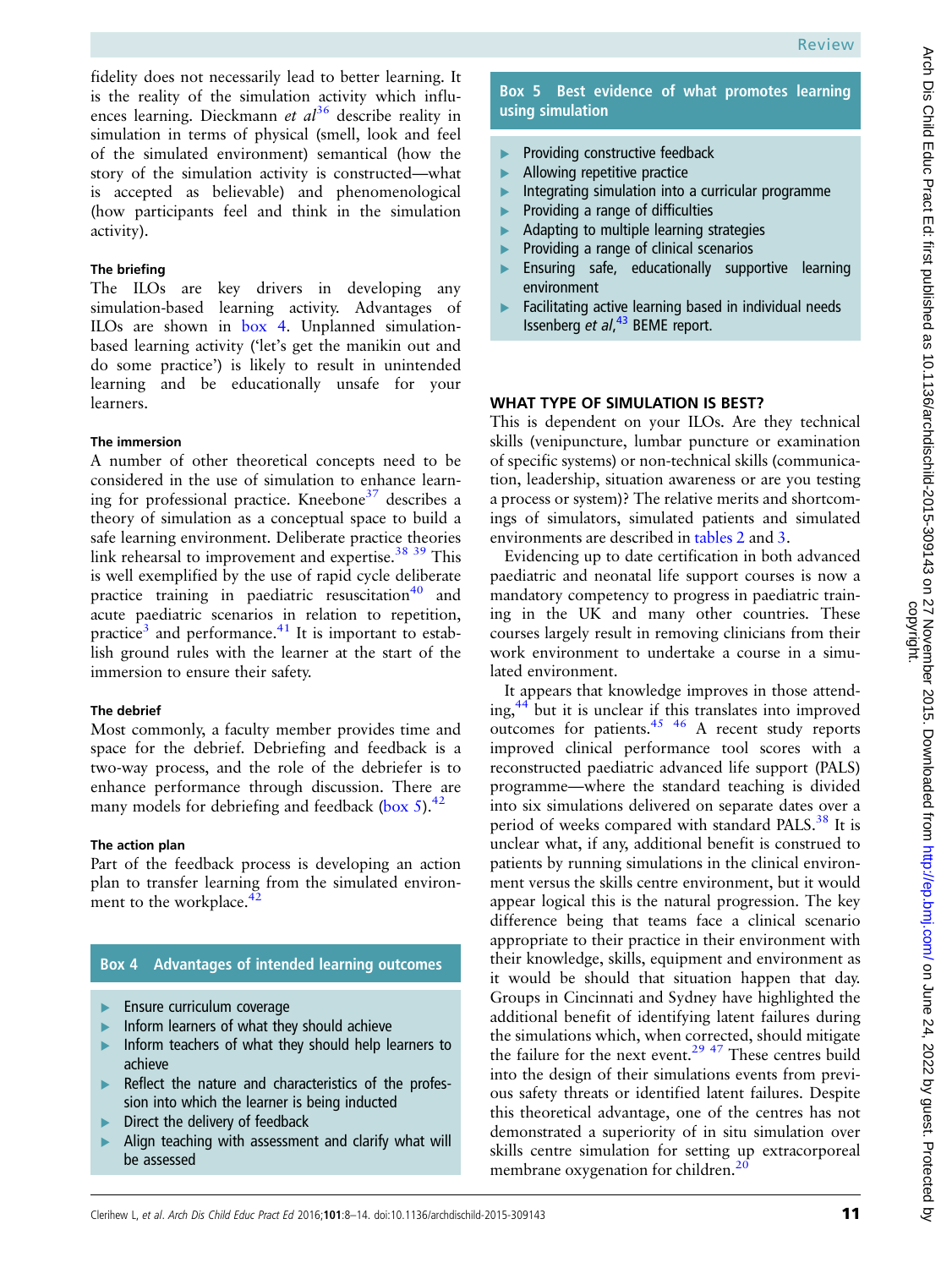<span id="page-4-0"></span>Table 2 Advantages and disadvantages of different types of simulators and patients supporting simulation-based learning

|                                                                                                                                                                                            | <b>Advantages</b>                                                                                                                                                                                                                                                                                                       | <b>Disadvantages</b>                                                                                                                                   |
|--------------------------------------------------------------------------------------------------------------------------------------------------------------------------------------------|-------------------------------------------------------------------------------------------------------------------------------------------------------------------------------------------------------------------------------------------------------------------------------------------------------------------------|--------------------------------------------------------------------------------------------------------------------------------------------------------|
| Simulators/manikins<br>This can include part task trainers<br>virtual reality and haptic simulators,<br>integrated simulators including<br>instructor-driven or model-driven<br>simulators | Compliant<br>Can be set to demonstrate physical signs<br>Can be set to alter course of simulation in response to trainee<br>performance<br>Allows repeated practice in a safe environment—develops novice to<br>expert<br>Allows multiple trainees to experience the same learning experience<br>Allows instant debrief | Limited ability for conversation<br>High fidelity versions require skilled<br>personnel to manage                                                      |
| Simulated patients                                                                                                                                                                         | Compliant<br>Can repeat a history from real encounter<br>Can adapt to build the simulation and alter course of simulation in<br>response to trainee performance<br>Allows multiple trainees to experience the same learning experience<br>Allows instant debrief                                                        | Students may feel less able to make<br>mistakes<br>May not have physical signs                                                                         |
| Real patients                                                                                                                                                                              | Real history<br>Real clinical signs<br>Allows instant debrief                                                                                                                                                                                                                                                           | Poorly compliant<br>Rapidly resolving clinical signs<br>Inappropriate for large numbers of trainee<br>to examine<br>Trainees feel anxious about making |

# HOW DO I USE SIMULATION EFFECTIVELY? TIPS FOR GETTING STARTED WITH SIMULATION IN PAEDIATRICS:

Before launching your own simulation programme, you should ask yourself a series of questions. The authors have offered some thoughts based on their own experiences

- 1. What do you want your learners to learn? (ILOs). Once these are agreed continue to ensure your simulation reflects this. The debriefing should be guided to ensure the ILOs are the take home message.
- 2. Who is your faculty—are they skilled enough to be running educationally safe experiences or do your faculty require further training. The authors would not support faculty without training in simulation building and debriefing. It is also recommended that faculty continue to have their skills reviewed with refresher training, peer review and met debriefing.
- 3. What equipment will you need? Less can be more. With ongoing advances in technology, it can be very tempting to reach for the newest high fidelity manikins. However, this takes skill, experience and time to work well. Critically assess if you can achieve your learning outcomes with more basic equipment and if so stick to it.

mistakes or looking less competent

- 4. Are you going to use video for debriefing? Is this necessary to achieve your ILOs? Many teams introduce this into their simulations once both faculty and teams are more comfortable. For many staff, video feels threatening and the intended additional benefit to learning may be compromised.
- 5. Can staff be released from the clinical area, have rotas been arranged accordingly, do you need study leave?
- 6. Do you intend linking the simulation session to educational portfolios. Will trainees require individualised feedback, completion of Workplace Based Assessments or certificates of attendance?

|               | <b>Skills centres</b>                                                                                                                                                                                                       | In situ                                                                                                                                                                                                                                                                              |  |
|---------------|-----------------------------------------------------------------------------------------------------------------------------------------------------------------------------------------------------------------------------|--------------------------------------------------------------------------------------------------------------------------------------------------------------------------------------------------------------------------------------------------------------------------------------|--|
| Advantages    | Trained faculty to design and deliver simulation                                                                                                                                                                            | On site—can be fitted into clinical workload<br>Allows the system to be tested as it would be for real event—personnel,<br>equipment, environment (identifies latent failure)<br>Equitable access-involves domestics, porters<br>Cheap<br>May be more effective<br>Enhanced fidelity |  |
|               | Trainees removed from work environment 'bleep free' time                                                                                                                                                                    |                                                                                                                                                                                                                                                                                      |  |
| Disadvantages | Difficulties releasing staff for offsite training (often 1-2 days)<br>Unlikely to be able to train whole team together<br>Often expensive to attend courses                                                                 | Time has to be limited as in clinical environment may be seen by patients<br>- may feel less 'safe' for both patients and staff often small core faculty                                                                                                                             |  |
| Similarities  | Educationally robust<br>Can be linked to curriculum outcomes<br>Can be used as a workplace based assessment<br>Adaptable to any technical and non-technical skills teaching<br>Permits deliberate practice-novice to expert |                                                                                                                                                                                                                                                                                      |  |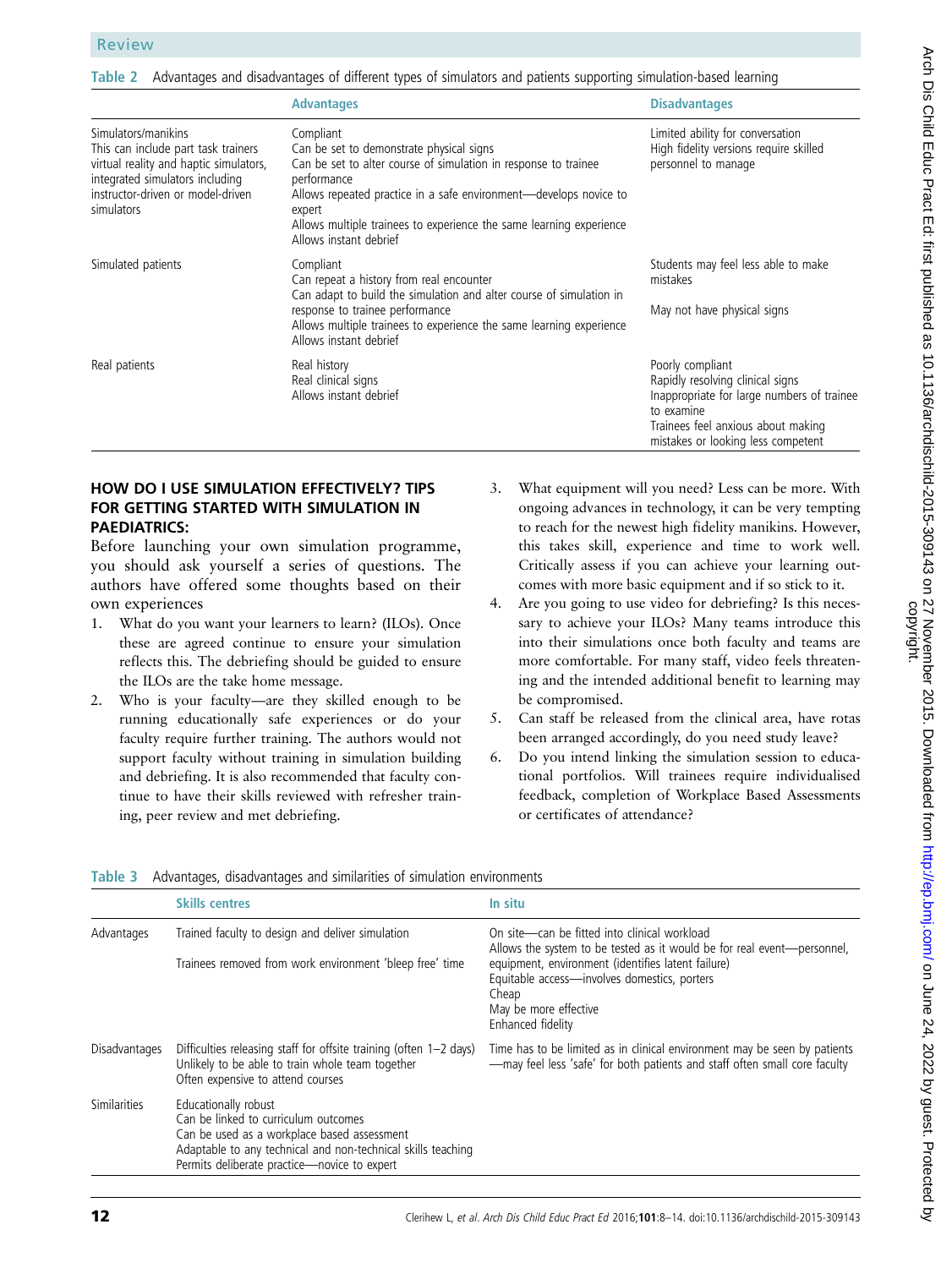- <span id="page-5-0"></span>7. There are some additional questions you need to give special consideration to if you anticipate in situ simulation.
- 8. Have the rest of the educational and clinical teams bought into this idea?
- 9. How are you going to ensure your clinical environment, staff and patients are prepared? How do patients feel about simulation in the bed beside them? Do your staff still feel this is a 'safe' learning environment? We have found that patients have wholeheartedly supported in situ simulation; however, we have ensured that simulations are run in cubicles or vacated bays to allow educational safety for staff.
- 10. Are you training only the team that work in this environment. It is unlikely that a team external to the unit will gain the same benefit and may benefit more from a simulation centre.

# FURTHER DEVELOPMENT

It is anticipated that the role of simulation will continue to grow in paediatrics, particularly that of in situ simulation. The opportunities afforded by simulation in paediatrics are limitless; from simulated patients and parents for the novice to interview and examine to team training in paediatric emergencies, refining processes, that is, personal protective equipment compliance, setting up equipment or breaking bad news or communication scenarios.

The authors remain concerned that teams adopt these innovative educational opportunities without first asking themselves the questions above. There is an ongoing need for faculty development courses. Despite our reservations, there is a role for sharing prewritten simulations with the understanding that these will need adaptations for the environment for their intended use. Methods of sharing these should be explored. The authors support the development of the simulation group at Royal College of Paediatrics and Child Health and their intended creation of a bank of simulations. Fundamentally, the role of simulation in paediatrics is to support quality improvement both of training and patient safety and as such we encourage rapid dissemination and widespread sharing of good practice; we support the use of free open access medical education resources and the use of social media, we encourage peer support, review and learning from each other. We would encourage teams to publish the results of their endeavours in simulation to further shape the role it plays in the paediatric curriculum and day-to-day practice throughout the world. We would in particular support the sharing of cost-effective practices.

Contributors LC drafted the first review of the paediatric undergraduate use of simulation and the in situ simulation and contributed to the introduction. JK carried out the literature search and wrote the general review of simulation in paediatrics, the abstract and the summary. DR wrote the review of the national simulation centre work and the mobile unit.

#### Competing interests None declared.

#### Provenance and peer review Commissioned; externally peer reviewed.

Open Access This is an Open Access article distributed in accordance with the Creative Commons Attribution Non Commercial (CC BY-NC 4.0) license, which permits others to distribute, remix, adapt, build upon this work noncommercially, and license their derivative works on different terms, provided the original work is properly cited and the use is non-commercial. See: [http://creativecommons.org/licenses/by](http://creativecommons.org/licenses/by-nc/4.0/)[nc/4.0/](http://creativecommons.org/licenses/by-nc/4.0/)

# **REFERENCES**

- 1 Gaba D. The future vision of simulation in health care. Qual Saf Healthc 2004;12(Suppl):12–110.
- 2 Ahmed A, Moore H, Purva M, et al. What do senior paediatric trainees want from simulation in Yorkshire? Training Needs Assessment Survey. [Arch Dis Child](http://dx.doi.org/10.1136/archdischild-2013-304107.027) 2013;98:A11–13.
- 3 Blackwood J, Duff JP, Nettel-Aguirre A, et al. Does teaching crisis resource management skills improve resuscitation performance in paediatric residents? [Paed Critic Care Med](http://dx.doi.org/10.1097/PCC.0000000000000100) 2014;15:e168–74.
- 4 Reason J. Human error: models and management. **[BMJ](http://dx.doi.org/10.1136/bmj.320.7237.768)** 2000;320:768–70.
- 5 Ker J, Bradley P. Simulation in medical education. In: Swanick T, ed. Understanding medical education series, 2014:175–92.
- 6 Sexton JB, Thomas J, Helmreich RL. Error, stress, and teamwork in medicine and aviation: cross sectional surveys. [BMJ](http://dx.doi.org/10.1136/bmj.320.7237.745) 2000;320:745–9.
- 7 Royal College of Paediatrics and Child Health. Facing the Future: Standards for Paediatric Services, 2011. [www.rcpch.ac.](http://www.rcpch.ac.uk/facingthefuture) [uk/facingthefuture](http://www.rcpch.ac.uk/facingthefuture)
- 8 Reece A, Klaber R. Maximising learning on ward rounds. [Arch](http://dx.doi.org/10.1136/edpract-2011-301593) [Dis Child Educ Pract Ed](http://dx.doi.org/10.1136/edpract-2011-301593) 2012;97:61–7.
- 9 Hilliard R, Bannister SL, Amin H, et al. Paediatric medical education: challenges and new developments. Paediatr Child Health 2009;14:303–9.
- 10 Hope T, Frith P, Craze J, et al. Developing guidelines for medical students about the examination of patients under 18 years old. [BMJ](http://dx.doi.org/10.1136/bmj.331.7529.1384) 2005;331:1384–6.
- 11 Hilliard R. Paediatr Child Health 2009;14.
- 12 Maran NJ, Glavin RJ. Low-to high-fidelity simulation—a continuum of medical education? [Med Educ](http://dx.doi.org/10.1046/j.1365-2923.37.s1.9.x) 2003;37(Suppl 1):22–8.
- 13 Mezirow J. Learning as transformation: critical perspectives on a theory in progress. San Francisco: Joey Bass Publishing, 2000.
- 14 Mileder LP, Urlesberger B, Szyld EG, et al. Simulation based neonatal and infant resuscitation teaching: a systematic review of randomised controlled trials. Kin Paediatr 2014;226:259–67.
- 15 Gupta AO, Ramasethu J. An innovative nonanimal simulation trainer for chest tube insertion in neonates. [Paediatrics](http://dx.doi.org/10.1542/peds.2014-0753) 2014;134:e798–805.
- 16 Rubio-Gurung S, Putet G, Touzet S, et al. In situ simulation training for neonatal resuscitation: an RCT. [Paediatrics](http://dx.doi.org/10.1542/peds.2013-3988) 2014;134:e790–7.
- 17 Mayo PH, Hackney JE, Mueck JE, et al. Achieving house staff competence in emergency airway management: results of a teaching programme using a computerised patient simulators. [Crit Care Med](http://dx.doi.org/10.1097/01.CCM.0000147768.42813.A2) 2004;32:2422–77.
- 18 Hogan MP, Pace DE, Hapgood J, et al. Use of patient simulation and the situation awareness global assessment technique in practical trauma skills assessment. *[J Trauma](http://dx.doi.org/10.1097/01.ta.0000238687.23622.89)* 2006;61:1047-52.